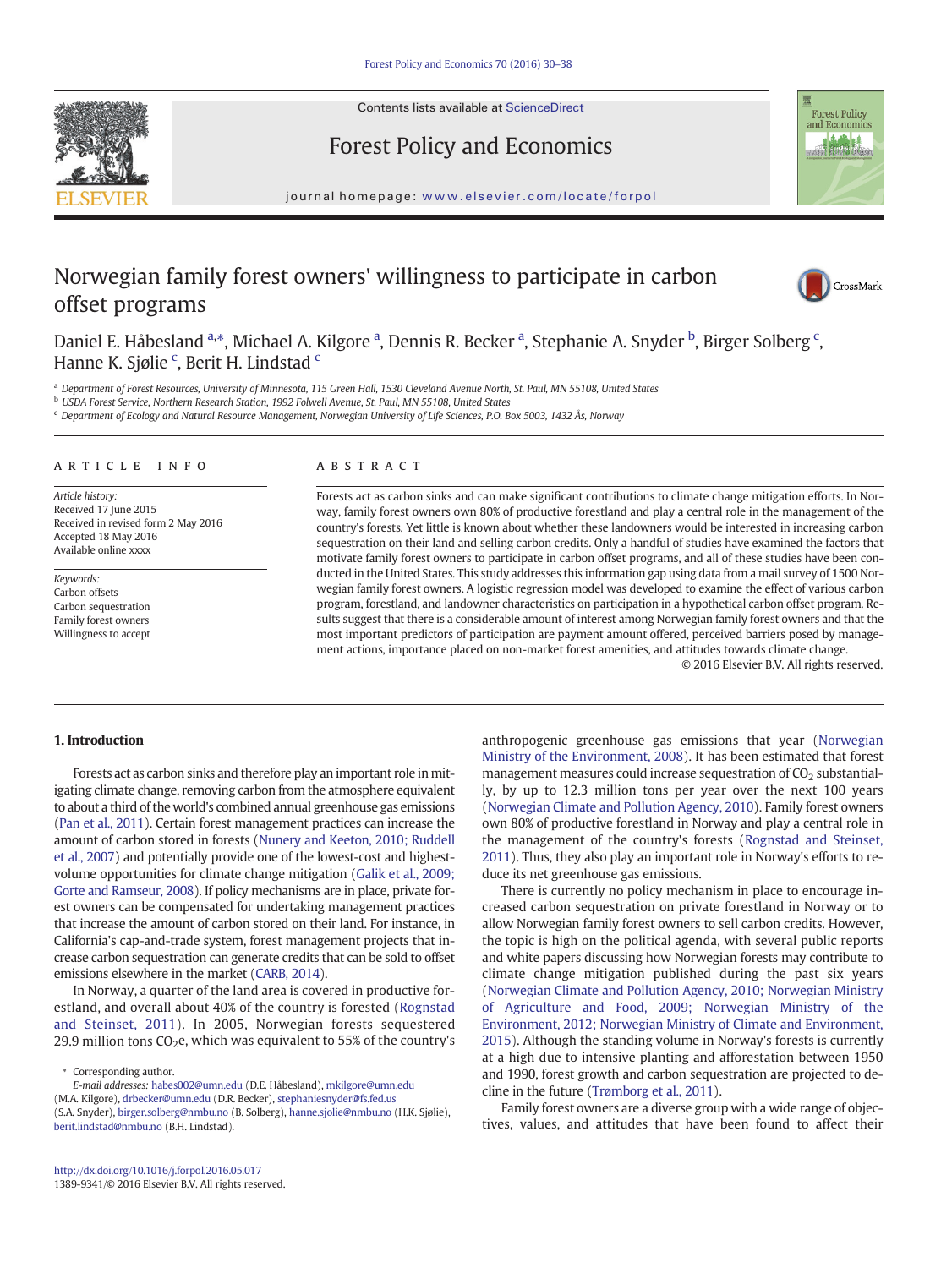management decisions [\(Becker et al., 2013; Bolkesjø et al., 2007; Butler](#page-8-0) [et al., 2007; Finley and Kittredge, 2006; Ingemarson et al., 2006;](#page-8-0) [Karppinen, 1998; Kline et al., 2000\)](#page-8-0). If policymakers wish to implement programs aimed at increasing the amount of carbon sequestered in Norwegian forests, it is important to recognize the heterogeneity of family forest owners and the factors that influence their willingness to participate in such programs ([Finley and Kittredge, 2006\)](#page-8-0). This study investigates the factors that affect whether Norwegian family forest owners would be willing to manage their forests for increased carbon sequestration and estimates the potential supply of forest carbon offsets from family forestlands in Norway.

# 2. Background

Only a handful of studies have quantitatively examined factors that influence family forest owner interest in participating in carbon offset programs. Three of these were carried out in Massachusetts, the first being a pilot study conducted by [Fletcher et al. \(2009\)](#page-8-0), which was expanded on by [Dickinson \(2010\)](#page-8-0) and [Markowski-Lindsay et al. \(2011\)](#page-8-0). The studies used mail surveys to ask respondents to rate various hypothetical carbon sequestration programs according to how likely they would be to enroll the program. The programs varied in terms of several program attributes, such as expected payment, time commitment, whether or not a management plan was required, and whether or not there was a penalty for early withdrawal. The studies generally found that respondents preferred programs with higher expected payment, shorter time commitments, no management plan requirement, and no early withdrawal penalty, and suggest that certain landowner characteristics, such as having higher education and believing that forests can reduce climate change, increase the probability of participation. Overall, the three Massachusetts studies found that family forest owner participation would be quite low given program characteristics similar to those in existing carbon sequestration programs, and that non-monetary factors played an important role in landowner decision-making.

Another study was conducted by [Thompson and Hansen \(2012\)](#page-8-0) using data from a nationwide mail survey of 429 U.S. family forest owners. The survey asked questions gauging respondents' attitudes towards potential economic and environmental impacts of participating in carbon sequestration and trading, as well as questions about the respondent's land characteristics, land-use planning, and demographic information. A cluster analysis revealed two distinct clusters of positive and negative attitudes among respondents about managing their forest for carbon sequestration and trading. Respondents in the positive attitude cluster tended to own smaller parcels and actively manage their forest.

[Miller et al. \(2012\)](#page-8-0) conducted a study examining the factors influencing landowner participation in forest carbon offset programs in Michigan, Wisconsin, and Minnesota. The study used a mail-back questionnaire that posed a dichotomous choice question about whether respondents would enroll in the program given a specified per acre payment and contract length. The questionnaire also included questions about ownership objectives and practices, forestland characteristics, attitudes towards climate change, familiarity with carbon markets, and landowner demographics. The study found that many landowners would be interested in participating given favorable financial conditions and short contract periods, particularly absentee owners who owned larger parcels and had already completed some of the carbon program requirements. Landowners were also more likely to participate if they had positive attitudes towards using forests to mitigate climate change and if they greatly valued the non-market amenities of their forest.

In general, these previous studies show that landowners are sensitive to program requirements and conditions. As one might expect, they prefer programs with higher compensation amounts and less stringent requirements regarding the time commitment, early withdrawal, and management plans. However, the studies also suggest that landowner interest in carbon programs is primarily motivated by nonmonetary factors, and that active forest managers with higher education and who believe that forestry can play an important role in mitigating climate change may be more likely to participate in carbon programs.

As only a small number of studies on family forest owner interest in carbon programs have been conducted, there are important knowledge gaps that need to be addressed. All of the studies so far have been conducted in the United States, and as [Markowski-Lindsay et al. \(2011\)](#page-8-0) point out, forest ownership trends and behavior are likely to vary by region. More studies need to be conducted in other parts of the world to better understand how regional differences affect landowner decisionmaking, particularly as emissions trading and carbon offsetting opportunities continue to develop.

The studies that have been conducted so far have also had samples dominated by relatively small landowner holdings. For instance, [Markowski-Lindsay et al. \(2011\)](#page-8-0) and [Miller et al. \(2012\)](#page-8-0) had mean parcel sizes of 48 ac (19 ha) and 63 ac (25 ha) respectively. While small acreage landowners make up the largest number of family forest owners in the respective study regions, they do not necessarily account for the largest share of the total forestland or those landowners who might be most inclined to participate. To estimate the total potential increase in carbon sequestration from a national carbon program in Norway, it is important to understand what influences the behavior of large acreage landowners as well. This study attempts to address both of these knowledge gaps.

#### 3. Data and methods

#### 3.1. Survey development

A mail survey was developed to investigate Norwegian family forest owners' interest in participating in carbon offset programs. The survey was based on the one used by [Miller et al. \(2012\),](#page-8-0) but underwent extensive review with Statistics Norway and was modified to ensure that the tone and content of the questions were appropriate for Norwegian landowners. The survey was mailed out to a random sample of 1500 landowners who owned at least 8 ha of forestland in Norway. The sample was stratified by property size, using three size classes: 8.0–49.9 ha, 50.0–99.9 ha, and  $>$ 99.9 ha. The sample in each size class was drawn proportional to the total forest area in each size class. This was done to generate an overrepresentation of large acreage forest owners. Three mailings were sent beginning in April 2013, following the Total Design Method [\(Dillman, 1978\)](#page-8-0). Each mailing included a personally addressed cover letter, the full survey, and a pre-paid return envelope. Surveys returned by August 1, 2013 were considered for analysis.

The survey presented respondents with a hypothetical carbon program that varied in terms of the number of years a respondent would be required to participate (10, 25, or 50 years) and the payment amount they would receive per hectare per year  $(50, 200, 400, 600, 600, 600)$ . Twelve versions of the survey were created using combinations of the three different contract lengths and the four different payment amounts. Respondents were provided information about several management actions they would need to undertake in order to participate, such as having a forest management plan prepared, having the forest certified by an independent third party, and carrying out management actions that increase carbon sequestration in the forest. It was made clear that these management actions would depend on the specific conditions of the landowner's forest and could include harvesting more or less timber, increasing tree planting, or increasing fertilization. Respondents were then presented with a dichotomous choice question asking whether they would participate in the program given the conditions outlined above. The survey did not ask respondents how intensively they would undertake the management actions increasing carbon sequestration or how much of their land they would be willing to enroll

<sup>&</sup>lt;sup>a</sup> These payments correspond to approximately 6, 26, 51, and 77 USD/ha per year, given an exchange rate of 7.8 NOK/USD.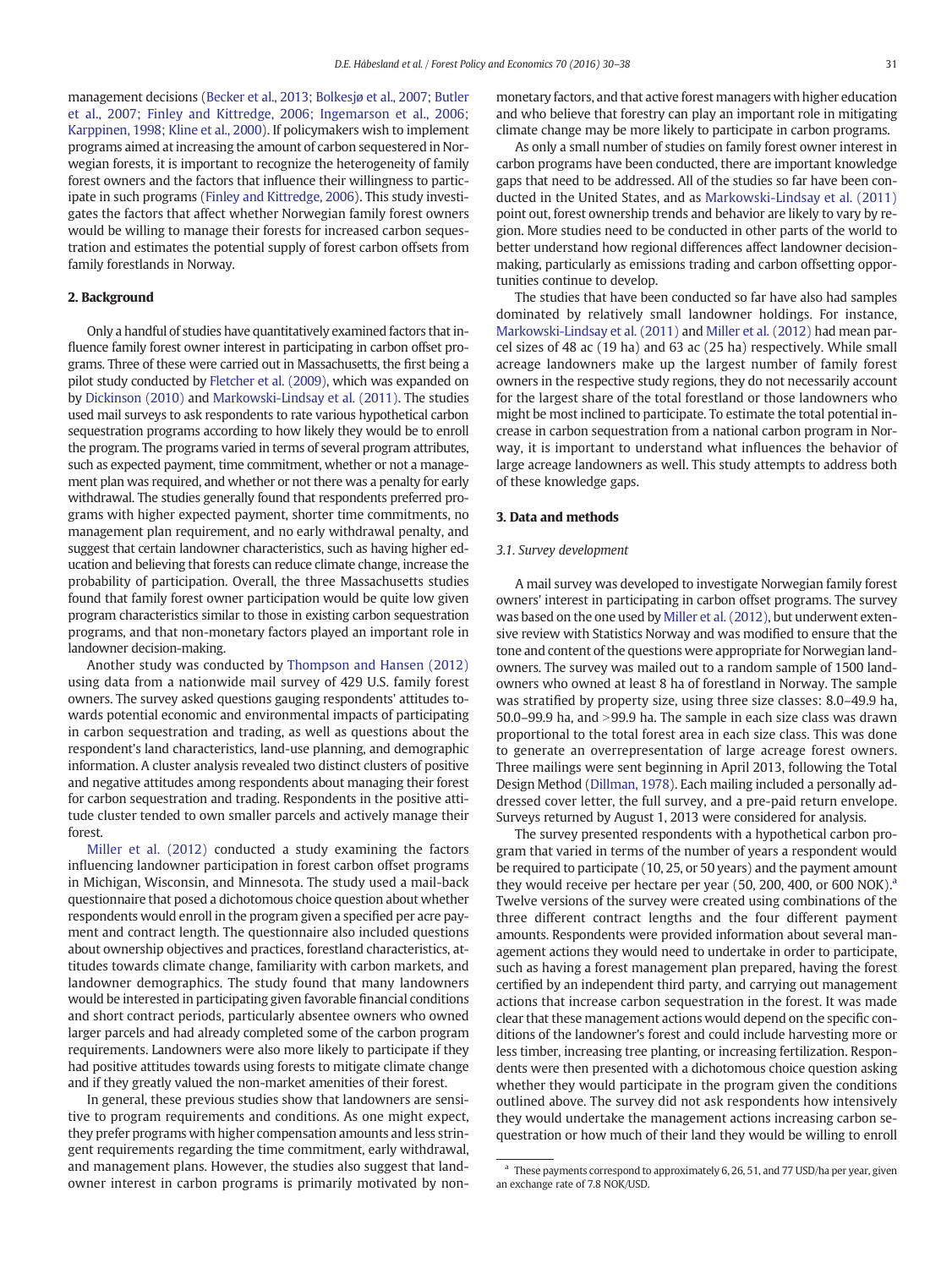<span id="page-2-0"></span>in a carbon program. It was assumed that a landowner would enroll the entire forest property in the carbon program and undertake the management actions needed to sell forest carbon offsets.

Several studies have found that contingent valuation studies exhibit hypothetical bias both when estimating willingness to pay and willingness to accept [\(Blumenschein et al., 1998; Champ and Bishop, 2001;](#page-8-0) [Champ et al., 1997; List and Gallet, 2001; Murphy et al., 2005\)](#page-8-0). This means that while some respondents may state that they would be willing to accept the contract conditions and participate in the hypothetical carbon program, if they were faced with the actual decision they may instead be uncertain or unwilling to participate. In this study, there are a couple of reasons respondents may have been uncertain about their response to the dichotomous choice question. Some respondents may have felt they had not been given enough information about the carbon program in order to make an informed decision. Additionally, respondents who were offered a payment amount close to their reservation price (i.e. the lowest amount of compensation they would have been willing to accept) would have been more uncertain about their response than respondents who were offered a payment amount much higher or lower than their reservation price. Studies have found that explicitly asking respondents about the certainty of their response can allow researchers to better estimate actual behavior ([Champ and](#page-8-0) [Bishop, 2001; Champ et al., 1997\)](#page-8-0). Therefore, following the dichotomous choice question, respondents were asked two questions about how confident they felt in their answer using a five-point rating scale. The first question asked how certain they were given the conditions in the contract, and the second question asked how certain they were given the information they had received about the carbon program.

The survey also asked several questions about the respondent's objectives (e.g. reasons for owning forestland, past and planned management actions) and attitudes (e.g. importance of various forest characteristics, perceived barriers to participation, attitudes towards climate change and using forests to mitigate climate change). Finally, the survey included several questions about the respondent's demographic information (e.g. age, gender, education, residential information).

## 3.2. Model development

A random utility model [\(Hanemann, 1984\)](#page-8-0) provides the theoretical basis for estimating Norwegian family forest owner interest in participating in carbon programs. The survey data were analyzed using a binary logistic regression model, and all computations were done using the statistical software R version 3.1.0. The dependent variable was the respondent's answer to the dichotomous choice question, which took on the value of "1" if the respondent was willing to accept the conditions and participate in the carbon program, and "0" if the respondent was not willing to participate. The model takes the general form:

$$
logit(Y_i) = \ln\left(\frac{p_i}{1-p_i}\right) = \alpha + \beta' X_i \tag{1}
$$

where:

| $Y_i$ | outcome of interest (whether a landowner will participate in |  |
|-------|--------------------------------------------------------------|--|
|       | the carbon program)                                          |  |
|       |                                                              |  |

 $p_i$  probability of outcome

 $\alpha$  intercept

- β′ vector of regression coefficients
- $X_i$  vector of predictor variables (e.g. payment amount, parcel size, past harvesting).

Eq. (1) can be rewritten to allow us to estimate the probability of occurrence of the outcome of interest [\(Peng et al., 2002](#page-8-0)):

$$
P(Y_i = 1 | X_i) = \frac{e^{\alpha + \beta' X_i}}{1 + e^{\alpha + \beta' X_i}} = \frac{1}{1 + e^{-(\alpha + \beta' X_i)}}
$$
(2)

Existing literature on family forest owners was used to inform the decision about which predictor variables to include in the model and their hypothesized effect on participation in carbon programs. These variables can be grouped into three categories: carbon program characteristics, forestland characteristics, and landowner characteristics (Table 1).

Previous studies on carbon programs and incentive programs for other ecosystem services suggest that payment amount and contract length are important program characteristics and were included in the model. Several studies have demonstrated a positive relationship between the payment amount offered and participation ([Dickinson et al.,](#page-8-0) [2012; Fletcher et al., 2009; Kilgore et al., 2008a; Kline et al., 2000;](#page-8-0) [Layton and Siikamäki, 2009; Markowski-Lindsay et al., 2011; Miller et](#page-8-0) [al., 2012; Rabotyagov and Lin, 2013; Sullivan et al., 2005](#page-8-0)). Payment amount (PAYMENT) was therefore hypothesized to have a positive effect on participation. Most studies have found that landowners prefer shorter contract lengths [\(Dickinson et al., 2012; Layton and Siikamäki,](#page-8-0) [2009; Markowski-Lindsay et al., 2011; Miller et al., 2012; Rabotyagov](#page-8-0) [and Lin, 2013](#page-8-0)), and contract length (YEARS) was therefore hypothesized to have a negative effect on participation.

Two forestland characteristics were hypothesized to affect participation: total amount of forestland owned and whether the landowner had harvested timber in the past. The literature suggests that the impact of forest size is somewhat mixed, with most studies on carbon programs finding forest size to have no effect, or a marginally significant positive

#### Table 1

Description of variables hypothesized to affect participation in carbon programs.

| Variable                                         | Description                                                                                                                                                        | Hypothesized<br>effect on<br>participation |
|--------------------------------------------------|--------------------------------------------------------------------------------------------------------------------------------------------------------------------|--------------------------------------------|
| Carbon program characteristics<br><b>PAYMENT</b> | Categorical variable indicating the payment<br>amount offered (50, 200, 400, or 600<br>NOK/ha/year)                                                                | Positive                                   |
| <b>YEARS</b>                                     | Categorical variable indicating the contract<br>length required (10, 25, or 50 years)                                                                              | Negative                                   |
| Forestland characteristics                       |                                                                                                                                                                    |                                            |
| <b>HECTARES</b>                                  | Continuous variable indicating the total<br>amount of forestland owned in hectares                                                                                 | Uncertain                                  |
| <b>HARVEST</b>                                   | Binary variable indicating whether the<br>respondent has harvested timber in the past                                                                              | Positive                                   |
| Landowner characteristics                        |                                                                                                                                                                    |                                            |
| <b>MALE</b>                                      | Binary variable indicating the gender of the<br>respondent $(1 = male)$                                                                                            | Uncertain                                  |
| <b>HIGHER ED</b>                                 | Binary variable indicating whether the<br>respondent has attained education beyond<br>a high school diploma                                                        | Positive                                   |
| <b>TENURE</b>                                    | Continuous variable indicating length of<br>ownership                                                                                                              | Negative                                   |
| <b>RESIDE</b>                                    | Binary variable indicating whether the<br>respondent resides on or within 10 km of<br>their forestland                                                             | Uncertain                                  |
| <b>FAMILIARITY</b>                               | Categorical variable indicating the<br>respondent's level of familiarity with<br>managing forests for carbon sequestration                                         | Positive                                   |
| OTHER INCOME                                     | Categorical variable indicating importance<br>of generating non-timber income from the<br>forestland                                                               | Positive                                   |
| NON.MARKET                                       | Continuous (composite) variable indicating<br>the importance of non-market forest<br>amenities (e.g. soil and water quality,<br>aesthetics, biodiversity)          | Positive                                   |
| <b>BARRIERS</b>                                  | Continuous (composite) variable indicating<br>the extent to which various required<br>actions are perceived as barriers to                                         | Negative                                   |
| $CO2 \cdot COMP$                                 | participation<br>Continuous (composite) variable indicating<br>the respondents attitudes towards climate<br>change and using forests to mitigate climate<br>change | Positive                                   |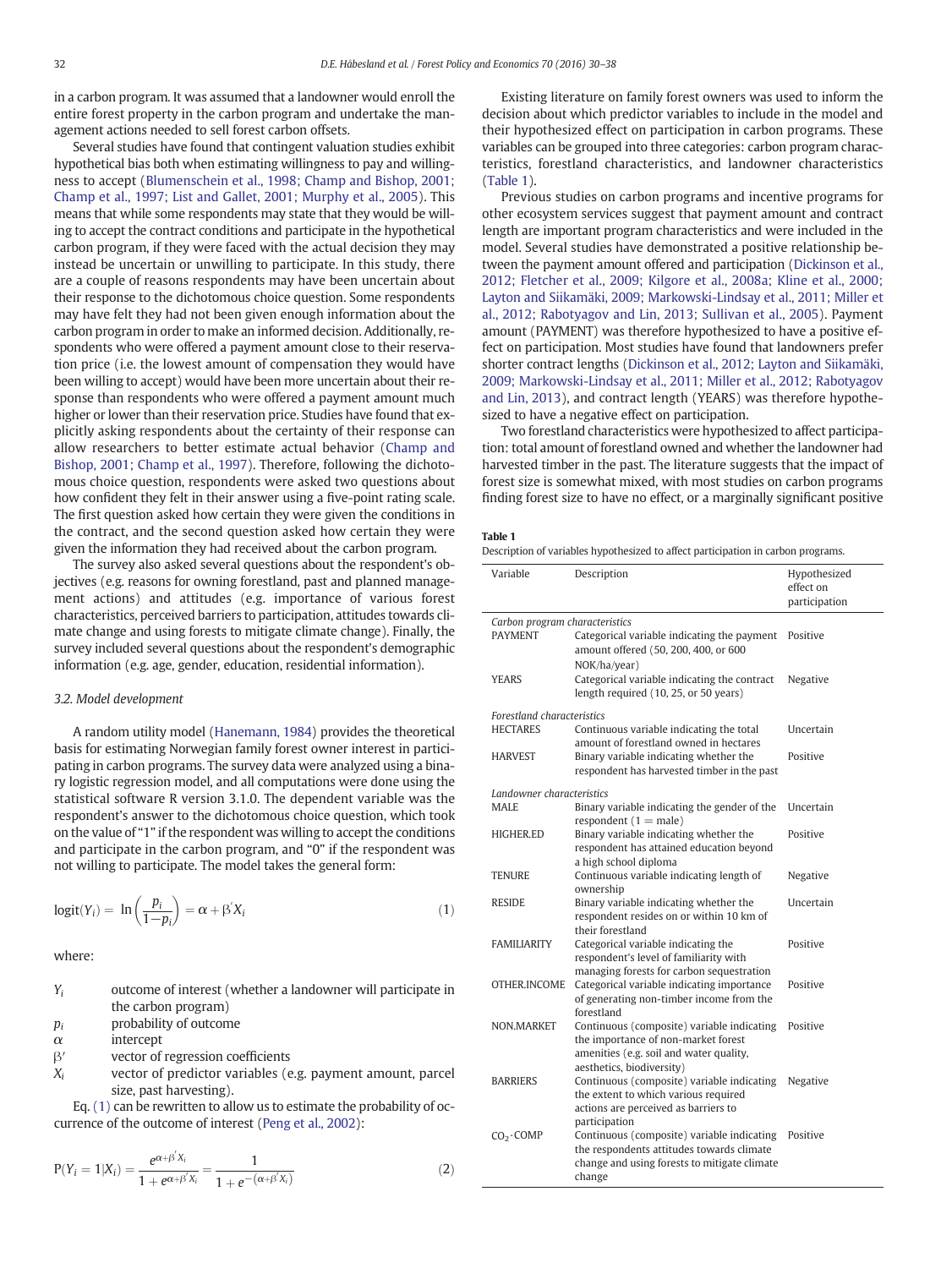effect ([Dickinson et al., 2012; Markowski-Lindsay et al., 2011; Miller et](#page-8-0) [al., 2012](#page-8-0)). [Thompson and Hansen \(2012\)](#page-8-0) found that larger landowners tend to have more negative attitudes towards carbon sequestration and trading. For other types of incentive programs, some studies found total forest size to positively affect participation [\(Kilgore et al., 2008b;](#page-8-0) [Lindhjem and Mitani, 2012; Mäntymaa et al., 2009; Sullivan et al.,](#page-8-0) [2005\)](#page-8-0), while others found it to have a negative effect [\(Kline et al.,](#page-8-0) [2000; Rabotyagov and Lin, 2013](#page-8-0)). Total forestland owned (HECTARES) was therefore included in the model with an uncertain hypothesized effect. Whether the landowner had harvested in the past (HARVEST) was included as an indicator of whether the forest was being actively managed [\(Butler et al., 2007](#page-8-0)). The hypothesized effect on participation was positive, as it has been suggested that landowners already actively managing their forests are more willing to take the management actions required to participate in carbon programs [\(Markowski-Lindsay et al.,](#page-8-0) [2011](#page-8-0)).

Several landowner characteristics were also included in the model. Gender (MALE) was included, although the literature suggests that the role of gender is mixed. While [Miller et al. \(2012\)](#page-8-0) found that men were more likely to participate in carbon programs, [Dickinson et al.](#page-8-0) [\(2012\)](#page-8-0) found that women were more likely to participate. The hypothesized effect of gender was therefore uncertain. Several studies suggest that landowner education level has a positive effect on participation in carbon markets [\(Dickinson et al., 2012; Markowski-Lindsay et al.,](#page-8-0) [2011; Thompson and Hansen, 2012\)](#page-8-0). A variable indicating whether the landowner has education beyond the high school level (HIGHER.ED) was included and hypothesized to have a positive effect on participation. Length of ownership, in years, (TENURE) was also included in the model with a negative hypothesized effect, as some studies have found evidence suggesting that land tenure may have a negative effect on participation in carbon programs [\(Miller et al., 2012\)](#page-8-0) and conservation programs [\(Rabotyagov and Lin, 2013\)](#page-8-0). Residing on the forestland (RESIDE) was also thought to affect participation, though the hypothesized effect was uncertain. [Miller et al. \(2012\)](#page-8-0) found that absentee owners were more interested in participating in carbon programs, while [Thompson and Hansen \(2012\)](#page-8-0) found that absentee owners were less likely to participate. [Kilgore et al. \(2008a\)](#page-8-0) found that landowners were more likely to participate in an incentive program if they were familiar with it prior to receiving the survey, so a categorical variable indicating level of familiarity with managing forests for carbon sequestration (FAMILIARITY) was included and hypothesized to have a positive effect on participation.

Family forest owners have diverse motivations for owning forestland, many of which involve non-timber values ([Butler et al., 2007;](#page-8-0) [Kline et al., 2000\)](#page-8-0). [Miller et al. \(2012\)](#page-8-0) found that landowners who place importance on generating non-timber income from their land were more interested in selling carbon credits. A categorical variable indicating the importance of generating non-timber income (e.g. hunting and fishing licenses, rent from cabins) from the forestland (OTHER.INCOME) was therefore included and hypothesized to positively affect participation. Managing forests for carbon sequestration also has the potential to enhance other non-market amenities in a forest compared to traditional timber management. The Norwegian landowner survey listed a few of these, specifically soil and water quality, biodiversity, and aesthetics, and asked respondents to rate, on a 5-point rating scale, how important each of these forest characteristics was to them. [Miller et al. \(2012\)](#page-8-0) found that landowners who place a high level of importance on these non-market amenities are more likely to participate in carbon programs. A composite score (NON.MARKET), which averaged the importance of each of the three non-market forest amenities, was therefore included in the model and hypothesized to positively affect participation.

Participating in a carbon program would require a landowner to take specific management actions to increase carbon sequestration on their land, which may present barriers to participation. The survey presented respondents with ten such potential management actions, including having the forest certified, accepting regular monitoring and verification, and harvesting less timber than planned. Respondents rated the extent to which each management action presented a barrier to participation on a 5-point rating scale. A composite score (BARRIERS), which averaged the ratings, was included in the model and hypothesized to negatively affect participation, as was found by [Miller et al. \(2012\).](#page-8-0) Other studies have found that landowners are less interested in participating in carbon programs that require management plans and establishing additionality, which would also support this hypothesis [\(Dickinson et al., 2012; Markowski-Lindsay et al., 2011\)](#page-8-0).

Finally, it was hypothesized that landowners who believe climate change is an important concern and that forests can play an important role in mitigating climate change would be more interested in participating ([Markowski-Lindsay et al., 2011; Miller et al., 2012\)](#page-8-0). Respondents were asked to rate on a 5-point rating scale, their level of agreement with three statements: that humans have contributed to climate change, that forests can play an important role in mitigating climate change, and that they own enough forest for it to be worthwhile to manage for carbon. A composite score  $(CO<sub>2</sub> \cdot COMP)$ , which averaged their level of agreement with these statements, was included with a positive hypothesized effect.

#### 3.3. Data inspection

Before conducting the analysis, the suitability of logistic regression as an analysis method was assessed. As shown in Eq. [\(1\),](#page-2-0) logistic regression assumes that the log odds ratio is linearly related to the predictor variables. To check this linearity assumption, each continuous and categorical predictor variable was binned, and the log odds ratio was plotted for each bin. All but two variables were found to adequately meet the linearity assumption without needing transformations. The variables PAYMENT and HECTARES were found to meet the linearity assumption when transformed by taking the natural log of the variable, so the transformed variables lnPAYMENT and lnHECTARES were included in the model instead.

As is common with voluntary surveys, many respondents did not fill out responses to every item in the survey. About two-thirds of respondents answered all items that were included as variables in the model. Overall, about 5% of the items for the model variables were missing. Although a common method for dealing with missing data is listwise deletion, which involves eliminating an entire observation if any entries are missing, this method results in the loss of valuable information and a potential selection bias, as it assumes that data is missing completely at randomly (MCAR) ([King et al., 2001\)](#page-8-0). To test, a Little's MCAR test was run, giving a Chi-squared of 3439.742 on 3240 degrees of freedom, and a p-value of 0.007. The null hypothesis that the data is MCAR was therefore rejected, suggesting that listwise deletion could indeed lead to biased results.

One of the most highly recommended methods for dealing with missing data in the social sciences is multiple imputation [\(King et al., 2001;](#page-8-0) [Little et al., 2014; Manly and Wells, 2012; Schafer and Graham, 2002](#page-8-0)). Multiple imputation uses the distribution of the observed data to estimate plausible estimates for the missing values. Multiple datasets are created, each of which is slightly different due to random components that reflect the uncertainty in the values [\(White et al., 2011\)](#page-8-0). Each dataset is analyzed individually and the results are combined using the rules outlined by [Rubin \(1987\)](#page-8-0) to obtain overall coefficients and standard errors. The R package Amelia II ([Honaker et al., 2011\)](#page-8-0) was used to create 10 multiply imputed datasets, and the R package Zelig ([Owen et al., 2013\)](#page-8-0) was used to analyze the datasets and combine results.

# 4. Results

#### 4.1. Survey response rate

Of the 1500 surveys mailed to Norwegian family forest owners, seven were undeliverable and 15 were incorrectly sampled (e.g.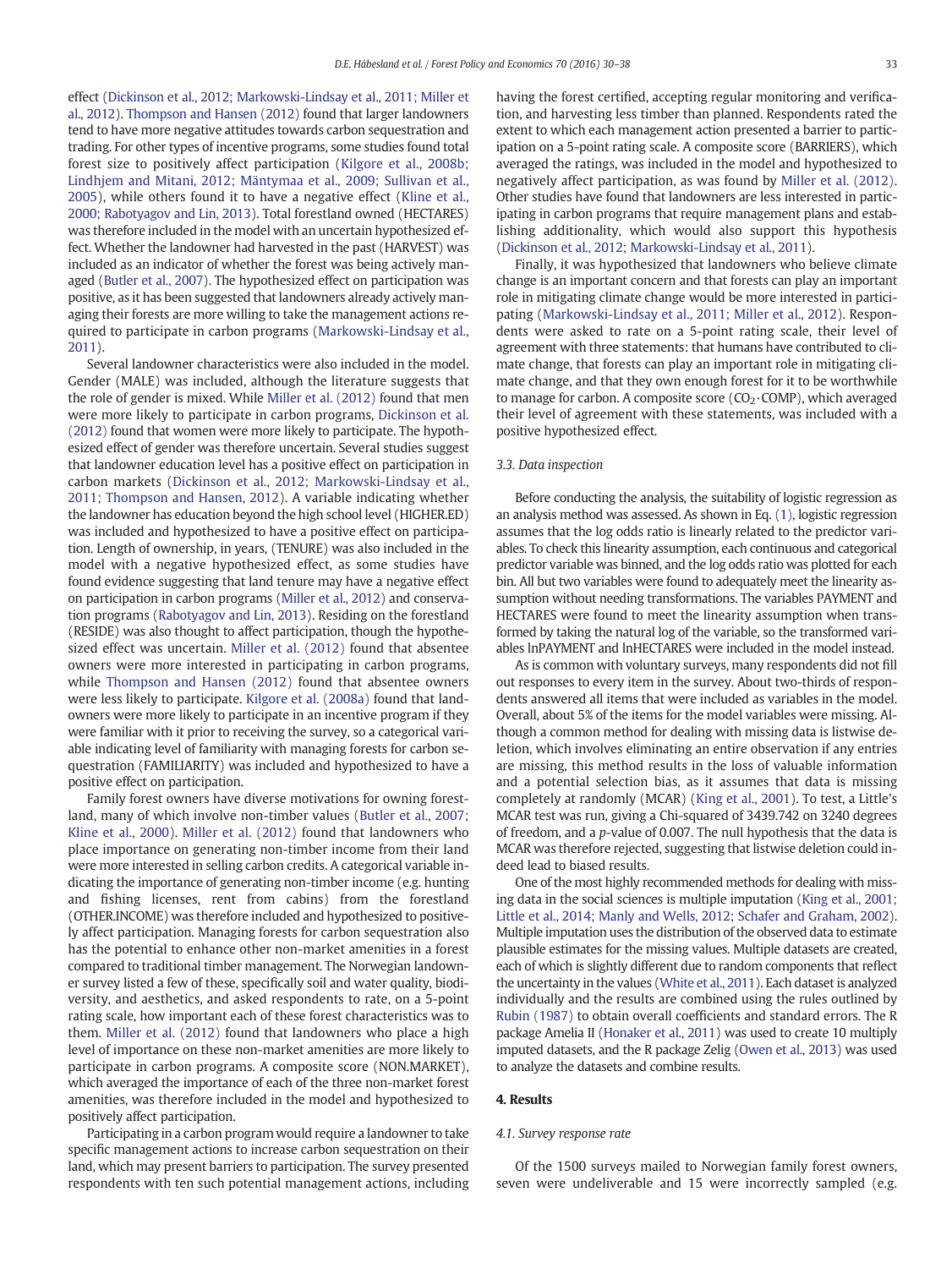recipient was deceased or no longer owns forest property), giving an adjusted sample size of 1478. A total of 841 surveys were returned, of which 831 were considered usable for the analysis. Only surveys that were returned completely blank or where the respondent indicated that they did not own forestland were removed before conducting the analysis. In addition, there were 25 responses from landowners who did not wish to participate. This gave an overall response rate of 59%, and a usable response rate of 56%.

This response rate is high compared to other surveys of family forest owners, which tend to be in the range of 32% to 67% ([Butler et al., 2007;](#page-8-0) [Dickinson et al., 2012; Kendra and Hull, 2005; Kilgore et al., 2008b;](#page-8-0) [Markowski-Lindsay et al., 2011; Miller et al., 2012; Rasamoelina et al.,](#page-8-0) [2010\)](#page-8-0). Few surveys of Norwegian family forest owners have been conducted previously, however a survey examining their willingness to accept compensation for voluntary conservation achieved an overall response rate of 38.5% [\(Lindhjem and Mitani, 2012](#page-8-0)).

## 4.2. Sample description

The mean respondent was 55 years old, owned 319 ha of forestland (median forest size was 150 ha), and had owned their forest property for 22 years. About 83% of respondents were male, 43% had completed some higher education, and 82% resided on or within 10 km of their forestland. Respondents tended to be active forest managers, with about 73% being members of forest owner associations and 78% having harvested timber for sale since owning the property. The most important reasons for forest ownership were "Heritage/family tradition," "Part of farm or other property," and "Timber income."

Overall, 48% of respondents indicated that they would be interested in participating in a carbon program, given the contract conditions offered. Respondents cited fertilizing more and changing harvesting practices as the largest barriers to participation in carbon programs. On the other hand, getting their forest certified, having an inventory and management plan prepared, and implementing measures in the management plan were not seen as particularly large barriers. This is likely due to the fact that the sample consisted largely of active landowners, and each of these three measures had already been completed by between 60% and 67% of respondents during the past 10 years.

With regard to their attitudes about using forests to mitigate climate change, 41% of respondents said they completely agree (5 on a 5-point rating scale) that humans have contributed to climate change, 42% completely agree that forestry can play an important role in mitigating climate change, while only 15% completely agree that they own enough forest for it to be worthwhile to implement measures to mitigate climate change on their land.

#### 4.3. Checking for non-response bias

In order to check for potential non-response bias, respondents were compared to those who did not return the survey. Statistics Norway provided data on selected variables for the entire population of family forest owners, the gross sample (i.e. all the landowners in the sample), and the net sample (i.e. all landowners who returned the survey) (Table 2). These data show that respondents were more likely to be male, have harvested timber, and own more forestland than non-respondents. As this study purposefully oversampled large acreage landowners and thereby also more active landowners, this means that these landowners are even more overrepresented in the net sample. Respondents were very similar to non-respondents, and the population, in terms of age and living on the forest property.

# 4.4. Logistic regression models

The logistic regression model was run on four different subsets of respondents. Model 1 included all respondents and modeled factors that were hypothesized to affect overall interest in participating in carbon

#### Table 2

Mean values for population, gross sample, and net sample.

| Variable                     | Population | Gross sample | Net sample |
|------------------------------|------------|--------------|------------|
| Age (years)                  | 56.0       | 55.4         | 55.2       |
| Male                         | 77%        | 78%          | 81%        |
| Harvested timber in 2011     | 15%        | 29%          | 34%        |
| Live on forest property      | 63.6%      | 64.1%        | 63.5%      |
| Total forest area owned (ha) | 85.3       | 221.9        | 265.7      |

programs in the sample. Guided by studies that examined the potential for hypothetical bias in contingent valuation studies ([Champ and](#page-8-0) [Bishop, 2001; Champ et al., 1997](#page-8-0)), Model 2 includes only respondents who indicated that they were highly certain about their response to the dichotomous choice question (i.e. whether or not they would participate in the carbon program given the contract conditions they were offered). Responses to the two certainty questions were averaged, and a cutoff of ≥4 on the five-point rating scale was used to determine whether or not the respondent was certain of their response. The choice for the cutoff was informed by [Champ and Bishop \(2001\),](#page-8-0) who found that stated behavior was most similar to actual behavior when only responses with eight or more on a 10-point certainty scale were considered valid. By only including respondents who are highly certain of their response, Model 2 minimizes the potential for hypothetical bias and may improve estimates of participation in an actual carbon program.

Because the sample was stratified to give an overrepresentation of large forest owners, this allowed us to run a separate model on their responses, something that has not been done in previous studies on family forest owner participation in carbon programs. Model 3 included only landowners who own  $>150$  ha of forestland, and Model 4 included only landowners who own 150 ha or less of forestland. Descriptive statistics for the sample subsets used by each model are shown in [Table 3.](#page-5-0)

#### 4.5. Significant predictors of participation

[Table 4](#page-5-0) reports the coefficients and standard errors of the logistic regression analyses. The payment amount offered (PAYMENT) is highly significant in all of the models and has a positive coefficient as expected. The contract length required (YEARS) has a negative coefficient as expected, however, it is not statistically significant in any of the models. The amount of forestland owned (HECTARES) only has a marginally significant positive effect on participation in Model 1, while having harvested previously (HARVEST) is significant in Model 3, but with a negative coefficient, opposite of what was hypothesized.

Of the landowner characteristics, only four were found to be significant in any of the models. Having higher education (HIGHER.ED) has a positive impact on participation in three of the models. Placing importance on non-market values (NON.MARKET) negatively influences participation in three of the models, contrary to the hypothesized effect. Perceived barriers to participation (BARRIERS) and attitudes towards using forests to mitigate climate change  $(CO_2 \cdot COMP)$  are significant in all four models, both with the hypothesized effect on participation.

[Table 5](#page-6-0) reports the marginal effects of each variable in the four models. Marginal effects indicate the change in probability of participation associated with a one unit increase in a continuous explanatory variable or a change from 0 to 1 in a binary explanatory variable. For instance, marginal effects on BARRIERS in Model 1 indicate that a 1 point increase in the composite score would decrease the probability of participation by about 37%. The marginal effects on HIGHER.ED in Model 1 indicate that a respondent with higher education is about 12% more likely to participate than a respondent without higher education. For the log-transformed variables lnPAYMENT and lnHECTARES, the marginal effects indicate the change in probability of participation associated with the variable increasing by a factor of e (the base of the natural logarithm, approximately equals to 2.718). In other words, based on Model 1, increasing the payment amount offered by a factor of 2.718 increases the probability of participation by about 11%. All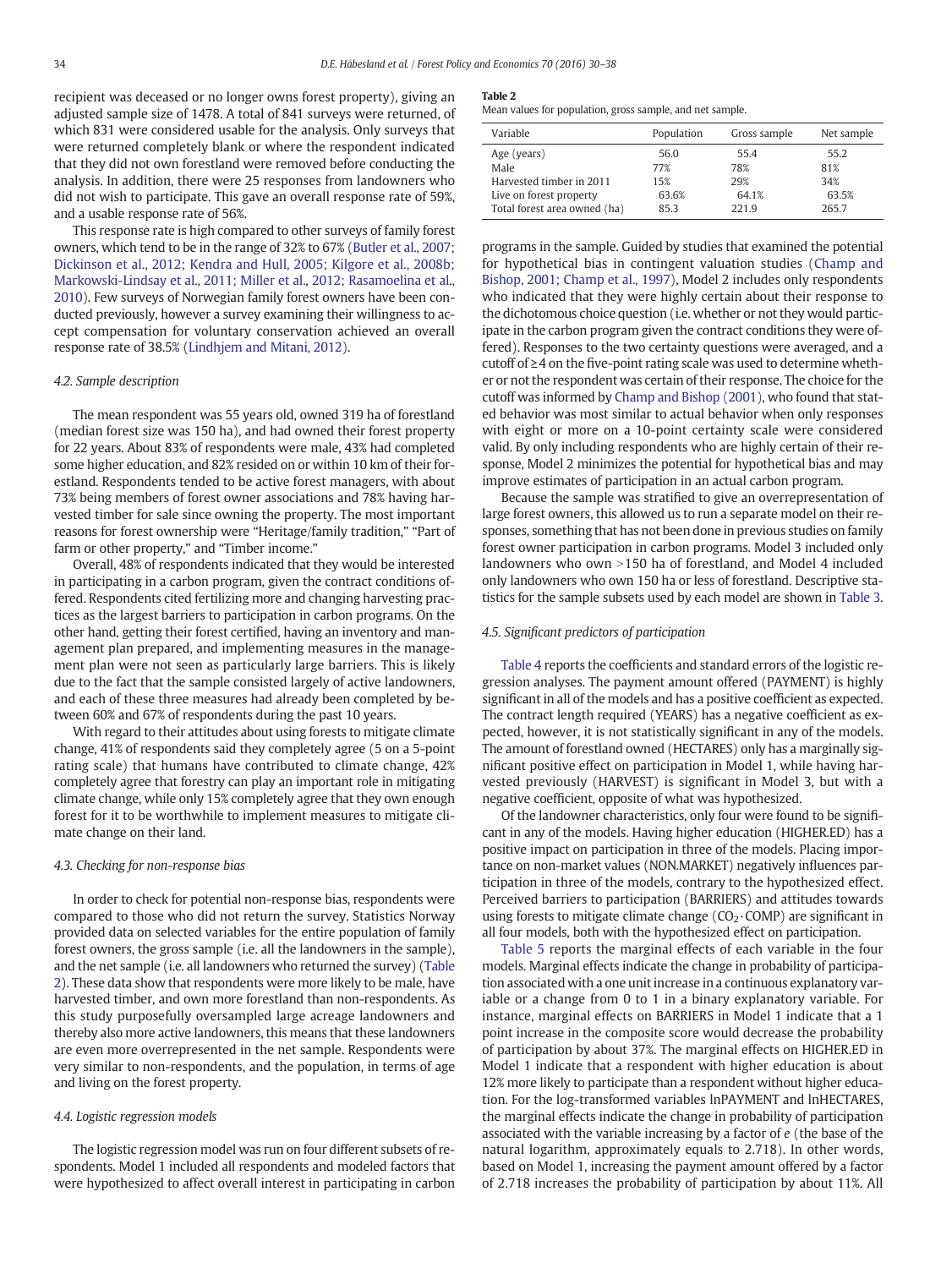#### <span id="page-5-0"></span>Table 3

Mean values and standard deviations (in brackets) for sample subsets.

|                                                             | Model 1                          | Model 2                           | Model 3                                             | Model 4                                                          |
|-------------------------------------------------------------|----------------------------------|-----------------------------------|-----------------------------------------------------|------------------------------------------------------------------|
|                                                             | All respondents $(n)$<br>$= 831$ | Certain respondents (n<br>$= 394$ | Large acreage landowners $(>150$ ha)<br>$(n = 385)$ | Small acreage landowners $( \leq 150 \text{ ha})$<br>$(n = 387)$ |
| Would accept contract conditions                            | 48%                              | 51%                               | 56%                                                 | 43%                                                              |
| Age (years)                                                 | 55.4 (12.2)                      | 54.2 (11.4)                       | 54.4 (11.5)                                         | 55.7 (12.9)                                                      |
| Male                                                        | 83%                              | 84%                               | 85%                                                 | 81%                                                              |
| Have education beyond high school                           | 43%                              | 51%                               | 47%                                                 | 41%                                                              |
| Length of ownership (years)                                 | 22.0(13.3)                       | 21.4 (12.8)                       | 22.3(12.3)                                          | 21.4(14.2)                                                       |
| Reside on or within 10 km of forest property                | 82%                              | 82%                               | 84%                                                 | 81%                                                              |
| Member of forest owner association                          | 73%                              | 72%                               | 86%                                                 | 62%                                                              |
| Forestland owned (hectares)                                 | 319.3 (1694.5)                   | 426.4 (2423.2)                    | 564.8 (2379.7)                                      | 75.0 (45.1)                                                      |
| Previously harvested timber for sale                        | 78%                              | 80%                               | 90%                                                 | 69%                                                              |
| Forest certified during the past 10 years                   | 66%                              | 68%                               | 81%                                                 | 57%                                                              |
| Prepared a management plan during the past 10<br>years      | 61%                              | 62%                               | 75%                                                 | 50%                                                              |
| Implemented management measures during<br>the past 10 years | 65%                              | 69%                               | 80%                                                 | 53%                                                              |

marginal effects are estimated using the means of each explanatory variable for that sample subset.

#### 5. Discussion

#### 5.1. Comparing models

The models presented in Tables 4 and [5](#page-6-0) examine four important dimensions of Norwegian family forest owners. Generally, the results of the logistic regression analysis are quite consistent across the four models. Several variables are significant in most or all of the models, and the signs of the coefficients of the significant variables are

consistent across all models. A couple of variables, however, are only significant in one or two of the models.

Comparing Model 1 and Model 2 shows that there is little difference between all respondents and those who are certain of their participation in a carbon program. The main difference is that the amount of forestland owned is a marginally significant predictor in Model 1, but is not significant in Model 2. Additionally, all the significant coefficients have a greater magnitude in Model 2, meaning that the variables have a greater impact on participation when looking only at respondents certain of their participation. Overall, the comparison between these two models suggests that any potential hypothetical bias does not significantly affect the predictors of

#### Table 4

Regression coefficients and standard errors (in brackets) of factors influencing Norwegian family forest owner participation in carbon programs.

| Variable                                | Description                     | Model 1                          | Model 2                              | Model 3                                           | Model 4                                           |
|-----------------------------------------|---------------------------------|----------------------------------|--------------------------------------|---------------------------------------------------|---------------------------------------------------|
|                                         |                                 | All respondents $(n)$<br>$= 831$ | Certain respondents $(n)$<br>$= 394$ | Large acreage landowners (>150<br>ha) $(n = 385)$ | Small acreage landowners (≤150<br>ha) $(n = 387)$ |
| Intercept                               |                                 | 0.4212                           | $-2.3100$                            | $5.0047*$                                         | $-0.5189$                                         |
| Carbon program characteristics          |                                 |                                  |                                      |                                                   |                                                   |
| <b>InPAYMENT</b>                        | Payment amount offered          | $0.4442***$ (0.0957)             | $0.8477***$ (0.1664)                 | $0.5187***$ (0.1458)                              | $0.4346***$ (0.1477)                              |
| <b>YEARS</b>                            | Contract length required        | $-0.0049(0.0054)$                | $-0.0111(0.0093)$                    | $-0.0110(0.0085)$                                 | $-0.0080(0.0084)$                                 |
| Forestland characteristics              |                                 |                                  |                                      |                                                   |                                                   |
| <b>InHECTARES</b>                       | Forestland owned                | $0.1600^*$ (0.0900)              | 0.1652(0.1575)                       | 0.0285(0.2223)                                    | 0.1815(0.1770)                                    |
| <b>HARVEST</b>                          | Harvested timber in the past    | $-0.3299(0.2603)$                | $-0.5771(0.4387)$                    | $-0.9869**$ (0.5001)                              | $-0.1906(0.3417)$                                 |
| Landowner characteristics               |                                 |                                  |                                      |                                                   |                                                   |
| <b>MALE</b>                             | Respondent is male              | $-0.1692(0.2530)$                | $-0.0042(0.4272)$                    | $-0.4291(0.3913)$                                 | 0.1447(0.3957)                                    |
| HIGHER.ED                               | Respondent has higher           | $0.4841**$ (0.1881)              | $0.7348**$ (0.3288)                  | 0.2199(0.2937)                                    | $0.6367**$ (0.2893)                               |
|                                         | education                       |                                  |                                      |                                                   |                                                   |
| <b>TENURE</b>                           | Length of ownership             | $-0.0045(0.0069)$                | 0.0104(0.0124)                       | $-0.0071(0.0111)$                                 | 0.0004(0.0104)                                    |
| <b>RESIDE</b>                           | Respondent resides on the       | $-0.1714(0.2520)$                | 0.6058(0.4246)                       | $-0.6496(0.4082)$                                 | 0.0240(0.3763)                                    |
| forestland                              |                                 |                                  |                                      |                                                   |                                                   |
| <b>FAMILIARITY</b>                      | Familiarity with carbon offsets | 0.0064(0.0925)                   | 0.0108(0.1541)                       | 0.0101(0.1500)                                    | 0.0234(0.1473)                                    |
| OTHER.INCOME                            | Importance of non-timber        | 0.0315(0.0728)                   | 0.0000(0.1164)                       | $-0.0306(0.1129)$                                 | 0.0944(0.1176)                                    |
|                                         | income                          |                                  |                                      |                                                   |                                                   |
| NON.MARKET                              | Importance of non-market forest | $-0.2603**$                      | $-0.3835$ <sup>*</sup> (0.2162)      | $-0.6040^{***}$ (0.2139)                          | $-0.2788(0.1979)$                                 |
|                                         | amenities                       | (0.1233)                         |                                      |                                                   |                                                   |
| <b>BARRIERS</b>                         | Barriers posed by management    | $-1.4724***$                     | $-1.9347***$ (0.2383)                | $-2.0113***$ (0.2585)                             | $-1.5249***$ (0.2081)                             |
|                                         | actions                         | (0.1398)                         |                                      |                                                   |                                                   |
| $CO2 \cdot COMP$                        | Attitudes towards climate       | $0.3890***$ (0.1148)             | $0.6836***$ (0.1931)                 | $0.4500**$ (0.1839)                               | $0.4859***$ (0.1705)                              |
|                                         | change                          |                                  |                                      |                                                   |                                                   |
| Goodness-of-fit statistics <sup>a</sup> |                                 |                                  |                                      |                                                   |                                                   |
| Null deviance                           | 1150.82                         | 545.86                           | 527.41                               | 528.76                                            |                                                   |
| Residual                                | 831.50                          | 300.42                           | 345.83                               | 376.49                                            |                                                   |
| deviance                                |                                 |                                  |                                      |                                                   |                                                   |
| AIC                                     | 859.50                          | 328.42                           | 373.83                               | 404.49                                            |                                                   |

<sup>a</sup> Goodness-of-fit statistics were averaged across the multiply imputed datasets.

\*\*\* 1% significance level.

\*\* 5% significance level.

⁎ 10% significance level.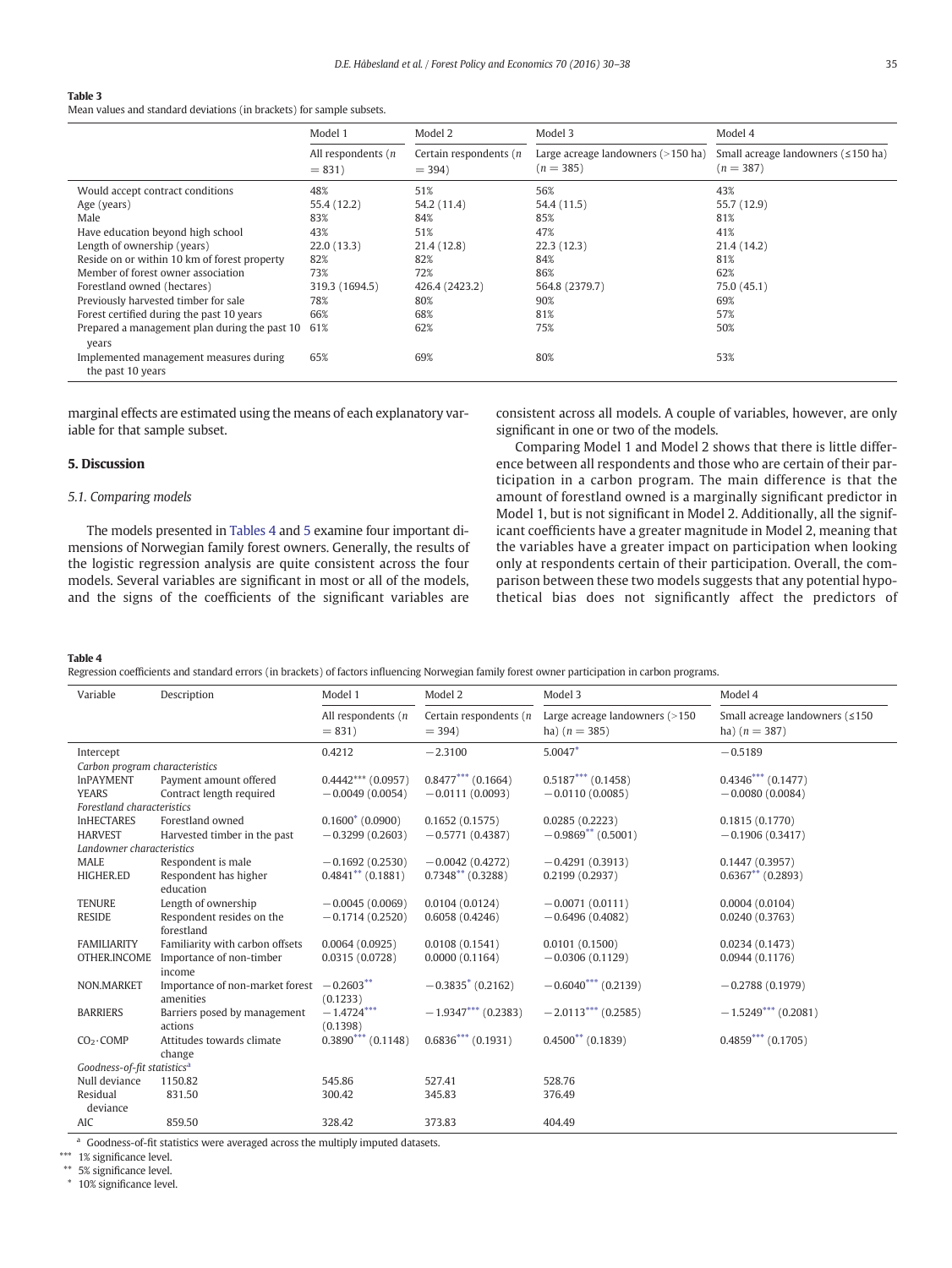#### <span id="page-6-0"></span>Table 5

Marginal effects of factors influencing Norwegian family forest owner participation in carbon programs.

| Variable                       | Description                        | Model 1                          | Model 2                                 | Model 3                                           | Model 4                                                  |
|--------------------------------|------------------------------------|----------------------------------|-----------------------------------------|---------------------------------------------------|----------------------------------------------------------|
|                                |                                    | All respondents $(n)$<br>$= 831$ | Only certain respondents<br>$(n = 394)$ | Large acreage landowners (>150<br>ha) $(n = 385)$ | Small acreage landowners $( \leq 150$<br>ha) $(n = 387)$ |
| Carbon program characteristics |                                    |                                  |                                         |                                                   |                                                          |
| <b>InPAYMENT</b>               | Payment amount offered             | $0.1102***$                      | $0.2117***$                             | $0.1249***$                                       | $0.1026***$                                              |
| <b>YEARS</b>                   | Contract length required           | $-0.0012$                        | $-0.0028$                               | $-0.0026$                                         | $-0.0019$                                                |
| Forestland characteristics     |                                    |                                  |                                         |                                                   |                                                          |
| <b>InHECTARES</b>              | Forestland owned                   | $0.0397*$                        | 0.0412                                  | 0.0069                                            | 0.0428                                                   |
| <b>HARVEST</b>                 | Harvested timber in the past       | $-0.0819$                        | $-0.1441$                               | $-0.2376**$                                       | $-0.0450$                                                |
| Landowner characteristics      |                                    |                                  |                                         |                                                   |                                                          |
| <b>MALE</b>                    | Respondent is male                 | $-0.0420$                        | $-0.0010$                               | $-0.1033$                                         | 0.0342                                                   |
| HIGHER.ED                      | Respondent has higher              | $0.1201**$                       | $0.1835***$                             | 0.0529                                            | $0.1503**$                                               |
|                                | education                          |                                  |                                         |                                                   |                                                          |
| <b>TENURE</b>                  | Length of ownership                | $-0.0011$                        | 0.0026                                  | $-0.0017$                                         | 0.0001                                                   |
| <b>RESIDE</b>                  | Respondent resides on the          | $-0.0425$                        | 0.1513                                  | $-0.1564$                                         | 0.0057                                                   |
|                                | forestland                         |                                  |                                         |                                                   |                                                          |
| <b>FAMILIARITY</b>             | Familiarity with carbon offsets    | 0.0016                           | 0.0027                                  | 0.0024                                            | 0.0055                                                   |
| OTHER.INCOME                   | Importance of non-timber<br>income | 0.0078                           | 0.0000                                  | $-0.0074$                                         | 0.0223                                                   |
| NON.MARKET                     | Importance of non-market           | $-0.0646**$                      | $-0.0957*$                              | $-0.1454***$                                      | $-0.0658$                                                |
|                                | forest amenities                   |                                  |                                         |                                                   |                                                          |
| <b>BARRIERS</b>                | Barriers posed by management       | $-0.3654***$                     | $-0.4830***$                            | $-0.4842***$                                      | $-0.3599***$                                             |
|                                | actions                            |                                  |                                         |                                                   |                                                          |
| $CO2 \cdot COMP$               | Attitudes towards climate          | $0.0965***$                      | $0.1707***$                             | $0.1083**$                                        | $0.1147***$                                              |
|                                | change                             |                                  |                                         |                                                   |                                                          |

\*\*\* 1% significance level.

⁎⁎ 5% significance level.

⁎ 10% significance level.

participation, but may have some effect on the estimated level of family forest owner participation in a carbon offset program.

The coefficient on forest size was only marginally significant in Model 1 and not significant in Model 2, suggesting that there is not much difference between large and small acreage landowners in terms of their overall interest in participating in carbon programs. However, by comparing Model 3 and Model 4 it is clear that there are some differences in the factors that influence interest in participation between the two groups. If a large acreage landowner has harvested timber in the past and greatly values non-market forest amenities, he or she is significantly less likely to participate. This is not true for small acreage landowners, as these variables are insignificant in Model 4. On the other hand, having higher education increases the probability of participation for small acreage landowners but not large acreage landowners.

# 5.2. Unexpected findings

Several of the model variables were found to have a different effect on participation than hypothesized. The required contract length was not found to be significant in any of the models, suggesting that Norwegian landowners are not particularly averse to long time commitments. This contrasts earlier studies that have generally found that longer time commitments have a significant negative effect on participation in carbon programs and other incentive programs. A possible explanation for this is that Norwegian landowners have longer planning horizons than landowners in previous study areas. Most forest properties in Norway are a part of a farm that has been passed down from generation to generation, and long-term considerations are of great importance to Norwegian forest owners ([Nordic Family Forestry, 2015; Rognstad and](#page-8-0) [Steinset, 2011](#page-8-0)). Thus, Norwegian landowners may not be as concerned about the implications of a time commitment on the possibility of selling the land in the future as landowners in other regions.

Another unexpected finding was that large acreage landowners who had harvested timber for sale in the past were less likely to participate than those who had not. Although the hypothesis was that landowners who were already actively managing their land and selling timber would be more willing to take the actions necessary to participate in carbon programs, it appears that some groups of Norwegian landowners see carbon sequestration and timber production as conflicting goals. This finding may be a result of the sample, which oversampled large acreage landowners and has a high proportion of landowners actively harvesting timber.

The importance placed on non-market forest amenities also had an effect opposite of what was hypothesized. It was expected that landowners who greatly valued non-market forest amenities to be more interested in managing for carbon, however, the results show the opposite effect. This suggests that Norwegian landowners see carbon management and the protection or enhancement of non-market amenities as competing objectives. This could be due to a view among Norwegian landowners that participation in carbon programs would require intensive management and that non-market amenities are best protected when the forest is left untouched.

In the recent public discussion in Norway, proposals to increase carbon sequestration in forests have focused on planting fast growing species, increasing stand density, and targeted fertilization [\(Norwegian](#page-8-0) [Ministry of the Environment, 2012\)](#page-8-0). Landowners who greatly value the non-market amenities on their forestland may be opposed to these types of management actions, and are thus less interested in participating in a carbon program.

Additionally, several landowner characteristics were found not to be significant predictors of participation. Although landowners with a long land tenure were not found to be significantly less interested in participating as hypothesized, some other studies have also found length of ownership to not influence participation in carbon programs [\(Fletcher](#page-8-0) [et al., 2009; Thompson and Hansen, 2012](#page-8-0)). Familiarity with managing forests for carbon was also not found to be a significant predictor of participation. While this was somewhat unexpected, Miller [et al. \(2012\)](#page-8-0) also found that familiarity with carbon offsets did not influence probability of participation. Finally, the importance placed on non-timber income from their forestland was not found to be a significant variable. A positive effect on participation was expected, however, the results suggest that Norwegian landowners may not view income from carbon offsets as an additional source of income in the same way as rent from hunting, fishing, or cabins, but rather as an alternative to timber income.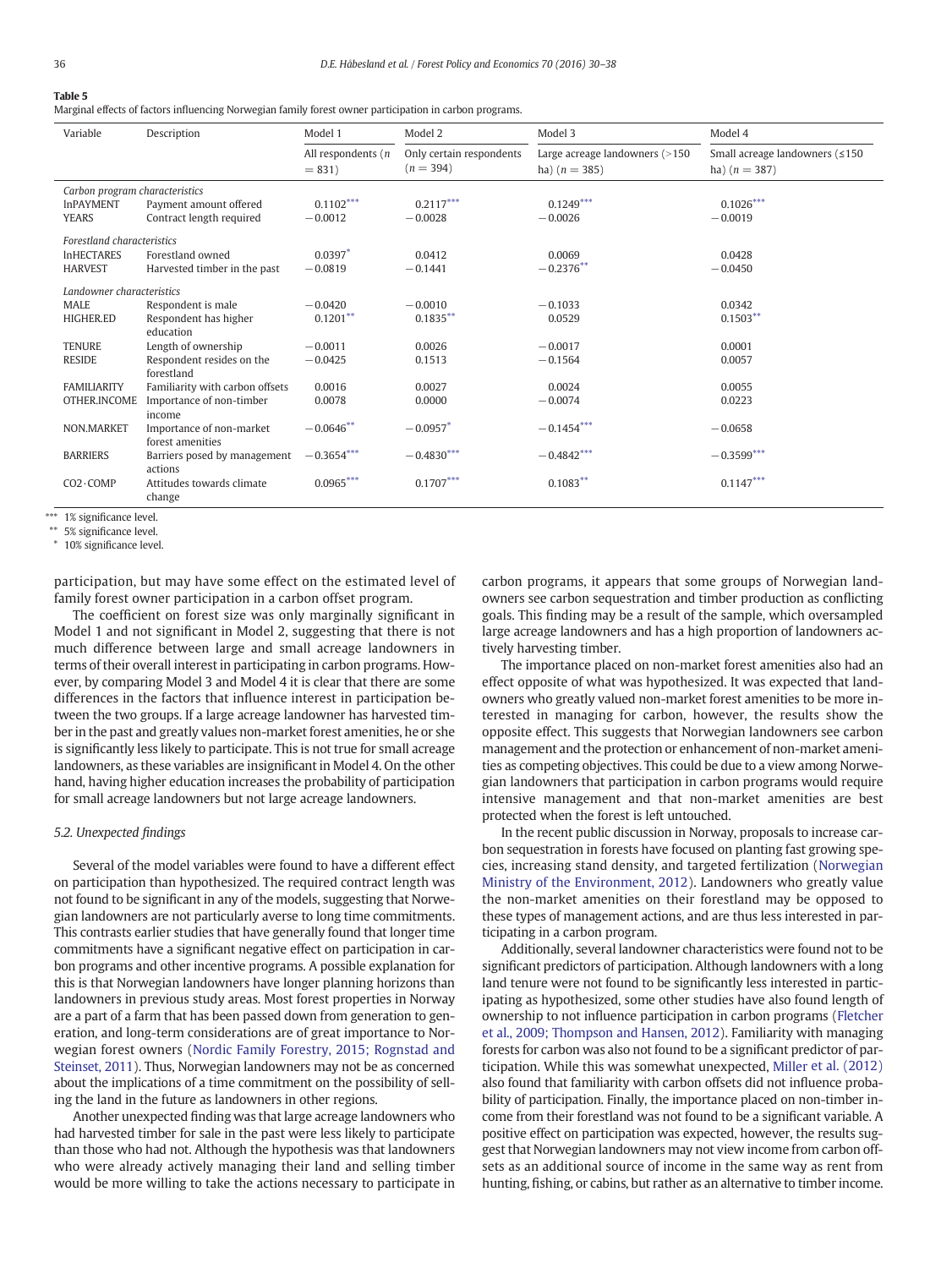# 5.3. Estimated participation

When Model 1 is evaluated at the sample mean for each explanatory variable it predicts an overall level of participation of 46%. A payment amount of 324 NOK (42 USD) per hectare per year would be required to achieve 50% participation. Model 2, using only respondents that were highly certain of their response, predicts an overall level of participation of 37%. In Model 2, a payment of 411 NOK (53 USD) per hectare per year would be required to achieve 50% participation. Fig. 1 shows the estimated participation at each of the four payment amounts offered for Model 1 and Model 2. All other explanatory variables are held at their mean values. Participation ranges from about 30% at the lowest payment amount to about 57% for the highest payment amount in Model 1, and from about 14% to 58% in Model 2.

The overall estimated participation is relatively high compared to that found in earlier studies. [Fletcher et al. \(2009\)](#page-8-0) estimated a participation rate of 5% at a payment of 15 USD/ac (37 USD/ha) per year and 33% at a payment of 50 USD/ac (123 USD/ha) per year. [Markowski-Lindsay](#page-8-0) [et al. \(2011\)](#page-8-0) estimated participation to be between 2% and 4% for a program with strict requirements and offering 10 USD/ac (25 USD/ha) per year and between 36% and 38% for a program with lenient requirements and offering 1000 USD/ac (2471 USD/ha) per year. [Dickinson et al.](#page-8-0) [\(2012\)](#page-8-0) estimated participation to be about 7.5% for with strict requirements and offering 8 USD/ac per year (20 USD/ha) and 43% for a program with lenient requirements and offering 30 USD/ac (74 USD/ha). These participation rates are all significantly lower than those found in this study. [Miller et al. \(2012\)](#page-8-0) estimated that 18 USD/ac (44 USD/ha) per year would be required to achieve a 50% participation rate using a model with all respondents, and 28 USD/ac (69 USD/ha) for a model using only certain respondents. These values are very similar to the ones found in this study.

In addition to payment amount offered, perceived barriers and attitudes towards climate change were found to be the most significant predictors of participation. Respondents who view every potential measure they might be required to take as posing a "large barrier" (giving a mean composite score of 5 on a 5-point rating scale), would only a participation rate of between 1% and 3% depending on the payment amount offered. In contrast, respondents who view every potential measure as posing "no barrier" (mean composite score of 1) would have a participation rate between 80% and 92%, clearly illustrating the highly significant effect perceived barriers has on participation.

The composite variable  $CO<sub>2</sub>$  COMP, also has a significant impact on participation as well, although not as extreme as that of the variable BAR-RIERS. Respondents who "completely agree" with the statements that humans have contributed to climate change, that forests can help mitigate climate change, and that they own enough forestland for carbon sequestration efforts to be worthwhile (giving a mean composite score of 5 on a 5-point rating scale), have participation rates ranging from 44% to 70%



depending on the payment amount offered. In contrast, respondents who "completely disagree" (mean composite score of 1) with the statements have estimated participation rates between 14% and 33%.

#### 6. Conclusion

Family forestland in Norway has the potential to provide a significant reduction in the country's net greenhouse emissions. However, if a policy aimed at increasing carbon sequestration in these forests is to be implemented, it is important to understand the factors that influence whether landowners would be interested in participating.

The findings of this study suggest that there is a considerable amount of interest among Norwegian family forest owners to participate in carbon programs, more so than has been found in earlier studies in other regions. In the sample, 48% of respondents indicated that they would be interested in participating given the contract conditions they were offered. The actual level of participation in a carbon program would depend greatly on the characteristics of the program, in particular the payment amount offered and management actions landowners would need to take in order to participate. Of these potential management actions, Norwegian landowners seem to be the most reluctant to fertilizing and changing their harvesting practices. On the other hand, it does not appear that long contract periods would significantly discourage participation.

The results of the preceding analysis have important implications for policymakers and others interested in developing carbon offset programs in Norway. If the goal is to generate substantial participation and a resulting supply of carbon offsets, prices will need to be sufficiently high and a balance will need to be found such that contract requirements ensure that the program is effective and credible in establishing additionality, while not imposing too great of a barrier to landowners. In particular, policymakers may wish to allow for flexibility in terms of the silvicultural measures landowners can take to increase carbon sequestration on their land, while stricter requirements regarding certification, management plans, and long contract lengths would likely not be seen as significant barriers for Norwegian landowners. This study also found that the extent to which landowners believe humans are contributing to climate change and that forestry can help mitigate climate change significantly influences their interest in participating. Because this is such a strong motivating factor for participation, is important that any carbon program is marketed to landowners in terms of its ability to contribute to mitigating climate change.

It also appears that some Norwegian landowners see managing their forest for carbon as conflicting with the goals of timber harvesting and/ or protecting non-market amenities, as both these variables had negative coefficients in one or more of the models. If policymakers wish to encourage participation in a potential carbon offset program, it will be important to work with landowners to find ways in which carbon management can be compatible with both these goals and market the carbon program to appeal to landowners who view these as important objectives. There are various ways to increase carbon sequestration on forestland depending on the existing forest conditions, and landowners may see some of these as less conflicting with their management objectives than others. Once again, giving landowners some flexibility in terms of the management actions they can take as a part of the program could encourage participation significantly.

While the perception of barriers was an important predictor of participation, not much is known about why respondents viewed certain management actions as barriers. These measures may pose a financial burden to the landowner, they may conflict with other management objectives, or they may have cited the measures as barriers out of protest to the notion of participating in such a program. For this reason it is difficult to know for certain how these perceived barriers can be overcome and whether additional financial or technical assistance would make landowners more likely to participate. More research is needed to fully understand how specific program requirements are perceived by Fig. 1. Estimated participation by payment amount for Model 1 and Model 2. **Indowners and how programs can be designed to encourage**